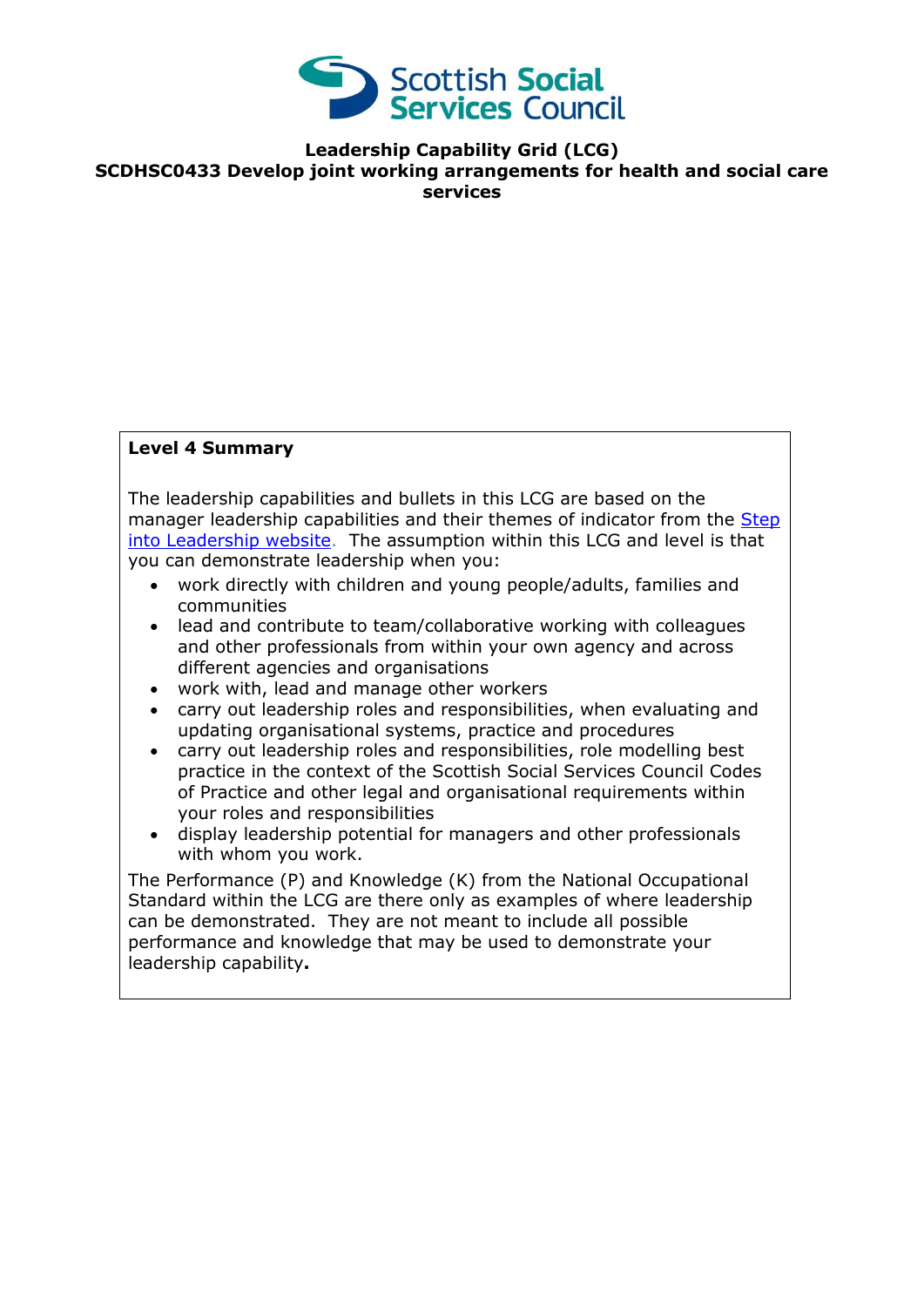

## **Leadership Capability Grid (LCG) SCDHSC0433 Develop joint working arrangements for health and social care services**

| Leadership<br>capabilities         | When developing joint working arrangements you can<br>demonstrate leadership capabilities by:                                                                                                                                                                                                                                                                                                                                                                                                                                                                                                                                                                                                                                                                                                                                |
|------------------------------------|------------------------------------------------------------------------------------------------------------------------------------------------------------------------------------------------------------------------------------------------------------------------------------------------------------------------------------------------------------------------------------------------------------------------------------------------------------------------------------------------------------------------------------------------------------------------------------------------------------------------------------------------------------------------------------------------------------------------------------------------------------------------------------------------------------------------------|
| <b>Vision</b>                      | Providing a vision for those with whom you work and your organisation<br>when you:<br>• See how best to make a difference when identifying $(P1-3, 17-20, 25, 27)$ ;<br>$K1-5, 11, 16, 24-25, 35-39)$<br>Communicate and promote ownership of the vision when seeking extra<br>$\bullet$<br>support ( $P4,6,28$ ; K20), working with others ( $P28$ ) and recording and<br>reporting (P27-37,43,46; K43-46)<br>Promote public service ethos through active participation and<br>personalisation (P1,2,7,8,11,13,14,15,20-26, K1-5,11,13-19,28,30),<br>when working others and when recoding and reporting ( $P27-37$ )<br>Thinking and planning strategically when demonstrating knowledge and<br>$\bullet$<br>practice of organisational, local and national policies and procedures<br>(P26, 27,32,37; K6,8-9,26-27,32-34) |
| Self-<br>leadership                | Displaying self-leadership when you:<br>• Demonstrate and adapt leadership in response to changing needs and<br>preferences ( $P5,16,20,35-36$ ; K23) and overcoming barriers ( $P20$ )<br>Improve own leadership by seeking advice (P4,6,36; K20,23)<br>$\bullet$<br>Enabling intelligent risk taking when communicating with difficult,<br>complex and sensitive issues ( $P$ 21-26; K15,40-41) and protecting<br>yourself (K31)<br>Demonstrate and promote resilience when adapting practice and<br>$\bullet$<br>overcoming barriers (P5,16,18,20,35-36; K3,4,19,30)<br>Challenge discrimination and oppression ( $P20$ ; K1,4)                                                                                                                                                                                           |
| <b>Motivating</b><br>and inspiring | Motivating and inspiring others when you:<br>• Inspire people by personal example ( $P10,28$ ; K14-20)<br>• Recognise and value the contribution of others ( $P$ 4,6,36; K9-10,20)<br>• Support the creation of a learning and performance culture ( $P4, 6, 8, 18$ ,<br>20,23,25,27-28,31; K16-20,23,39)                                                                                                                                                                                                                                                                                                                                                                                                                                                                                                                    |
| <b>Empowering</b>                  | Empowering people when you:<br>Enable leadership at all levels (P1,2,4,6-7,20,21,25,27,31; K8-9,16-20)<br>Driving the creation of a knowledge and management culture by<br>seeking and providing information to enable understanding<br>$(P4, 6, 8, 25, 31, 33-36; K16-20, 23, 39)$<br>Promote professional autonomy (P1-3,17-20,25,27; K16-20,23-25)<br>$\bullet$<br>Involve people in development and improvement (P20; K16-20)                                                                                                                                                                                                                                                                                                                                                                                            |